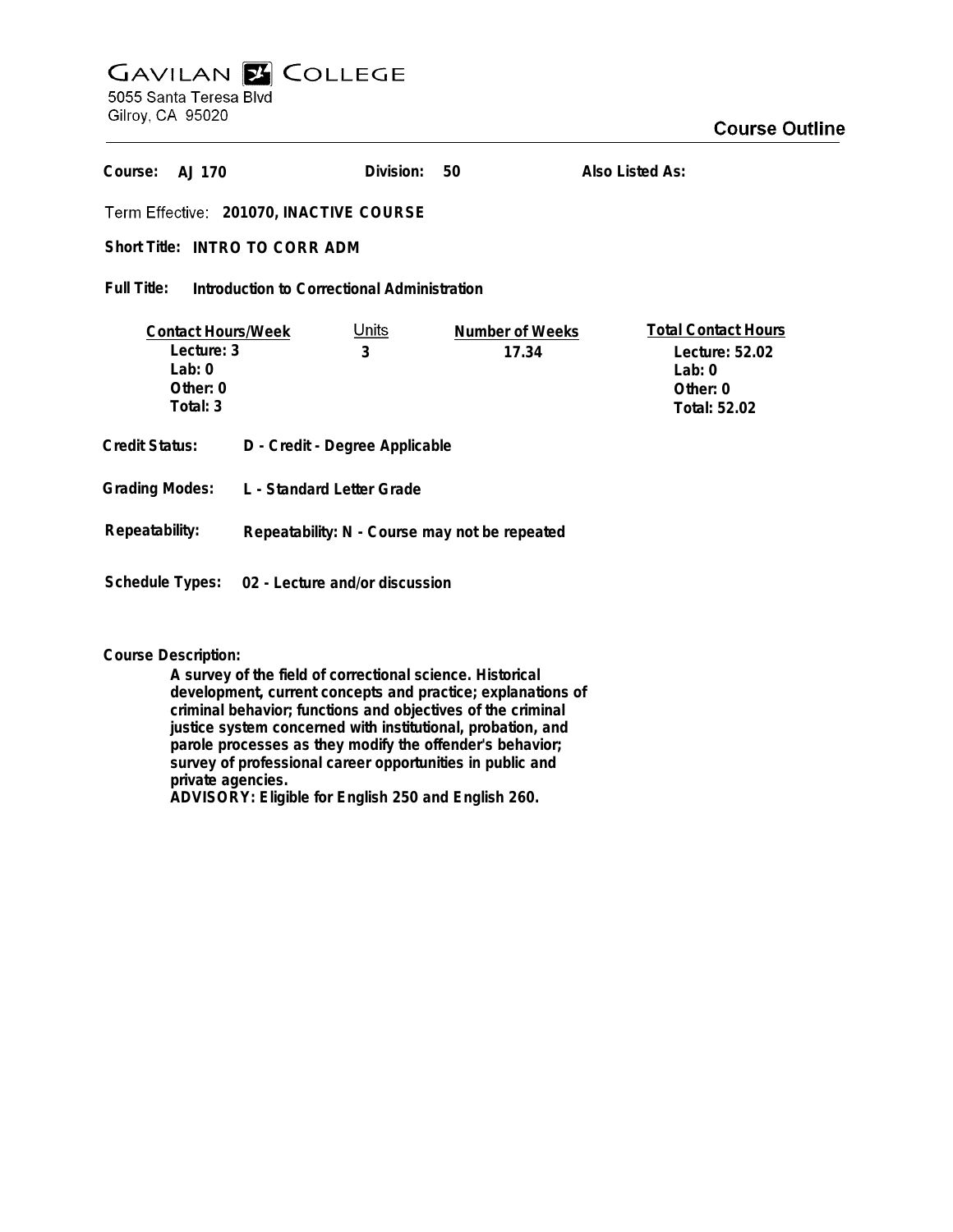**ARTICULATION and CERTIFICATE INFORMATION Associate Degree: CSU GE: IGETC: CSU TRANSFER: Transferable CSU, effective 199370 UC TRANSFER: Not Transferable PREREQUISITES:**

## **COREQUISITES:**

**STUDENT LEARNING OUTCOMES:**

**1. Analyze a conceptual overview of the processes used in institutional rehabilitation.**

**2. Apply in-depth correctional ideologies.**

**3. Design correctional institutional models.**

**4. Acquire skills necessary to work independently and successfully complete all assignments.**

**TOPICS AND SCOPE:**

**Inactive Course: 05/10/2010 Curriculum Approval Date: 11/12/1992**

- **1 3 Introduction**
- **A. Course Parameters**
- **B. Course Objectives**
- 
- **C. Periodical Literature Report Assignment 2 3 Prisons and Correctional Institutions**
- **A. Development of Prisons in the United States**
- **B. Types of Institutions**
- **C. The Prison Population**
- 
- **D. Periodical Literature Report Assignment 3 3 Prisons and Correctional Institutions Continues**
- **A. Institutional Objectives**
- **B. Organization and Administration**
- **C. Women Prisons**
- **D. Coeducational Prisons**
- **E. Organization within Prison Systems**
- **F. Industries and Prisoner Employment**
- **G. Inmate Self-Government**
- **H. Processing Prisoners, or Case Management**
- **I. Library Law Research**
- **4/5 6 Institutional Procedures Custody**
- **A. Function of Custody**
- **B. Physical Plant**
- **C. Count Procedures**
- **D. Control of the Yard and the Institution**
- **E. Searches and shakedowns**
- **F. Tool and Key Control**
- **G. Supervision of Work Assignments**
- **H. Property Control**
- **I. Visiting and Correspondence**
- **J. Rules and Regulations**
- **K. Disciplinary Procedures**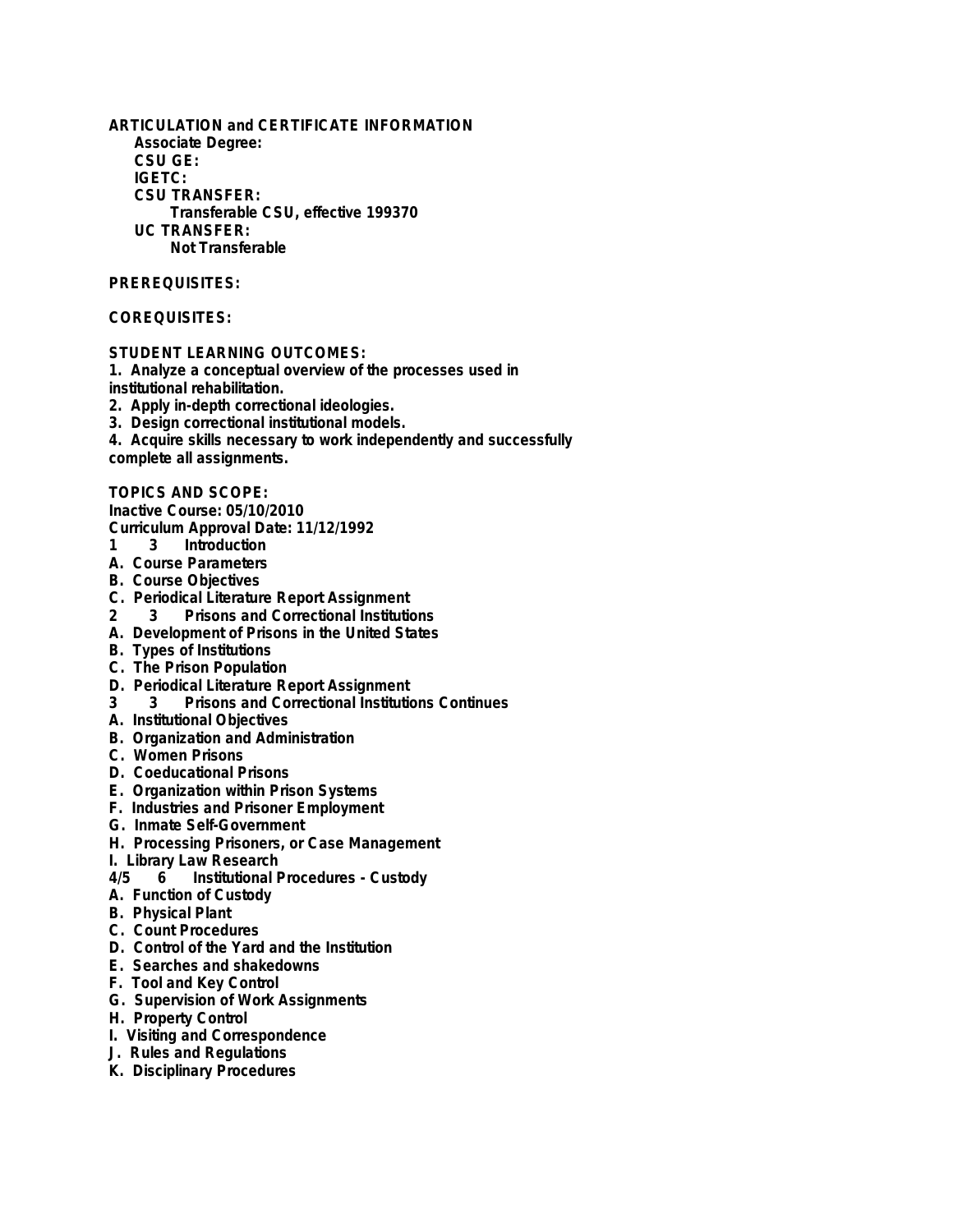- **L. Reduction of Custody**
- **M. Escapes**
- **N. Riots and Disturbances**
- **O. Miscellaneous Custodial Tasks**
- **P. The Treatment Function of Custody**
- **Q. Library Law Research**
- **6/7 6 Institutional Procedures Treatment**
- **A. Classification**
- **B. Mutual Agreement Programming**
- **C. Education**
- **D. Religion**
- **E. Counseling, Casework, and Clinical Services**
- **F. Group Methods**
- **G. Recreation**
- **H. Library**
- **I. Medical and Dental Care**
- **J. Behavior Modification**
- **K. Treatment and the Law**
- **L. Prison as a Therapeutic community**
- **M. Impact of the "Justice Model"**
- **N. Case Problem Assignment**
- **8 3 The Effects of Institutional Life**
- **A. The Institutionalized Personality**
- **B. Prisoners' Attitudes and Values**
- **C. Inmate Store and Prison Barter**
- **D. The Informal Social Control**
- **E. Prisoners' Unions**
- **F. Conjugal and Family Visiting**
- **G. Other Inmate Activities**
- **H. Results of Institutionalization**
- **I. Case Problem Assignment**
- **9 3 Community-Based Corrections**
- **A. Community Services**
- **B. Halfway Houses**
- **C. Parole Clinics**
- **D. Work Release**
- **E. Study Release**
- **F. Vocational Rehabilitation**
- **G. New Careers**
- **H. Housing and Urban Development**
- **I. Migrants**
- **J. Problems in Community-Based Corrections**
- **K. Making Community-Based Corrections Work**
- **L. Law Project Assignment**
- **10/11 6 Special Areas in Corrections**
- **A. Political Offenders**
- **B. The Alcoholic**
- **C. The Narcotic Addict and Dealer**
- **D. The Criminal Sexual Psychopath**
- **E. Criminally Insane**
- **F. The Defective Delinquent**
- **G. Military Corrections**
- **H. The Female Offender**
- **I. The Victim**
- **J. International Corrections**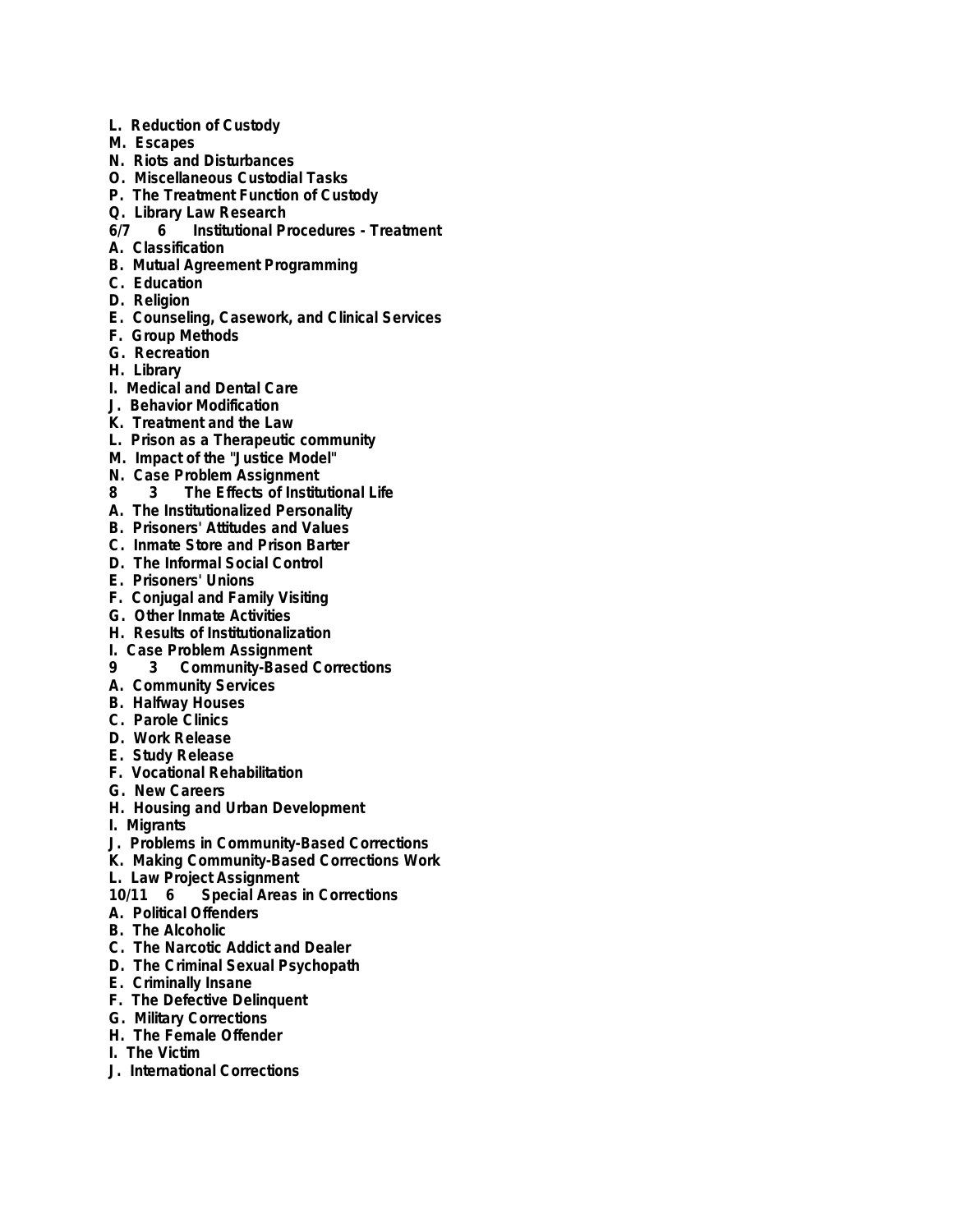- **K. Law Projects Assignment/Term paper Assignment**
- **12 3 Parole and Other Release Procedures**
- **A. Selection for Parole**
- **B. Decentralization and Hearing Examiners**
- **C. Prerelease Programs**
- **D. Supervision of Parolees**
- **E. Mandatory Conditional Release**
- **F. Combined Probation and Parole Services**
- **G. The Move to Abolish Parole**
- **H. Pardons**
- **I. Term paper assignment**
- **13 3 Treatment Approaches in Corrections**
- **A. The Traditional Correctional Program**
- **B. Social Work**
- **C. Psychological Approaches**
- **D. Psychiatric and Psychoanalytic Approaches**
- **E. Group Methods**
- **F. Reality Therapy**
- **G. Role-Playing, Psychodrama, and Sociometrics**
- **H. Family Therapy**
- **I. Self-Help Groups**
- **J. Moral Reeducation and Religious Approaches**
- **K. Medical Approaches**
- **L. Counseling**
- **M. Term paper assignment**
- **14 3 Juvenile Corrections**
- **A. The Juvenile Court**
- **B. Procedure**
- **C. Juvenile Training Schools**
- **D. Detention**
- **E. Community Programs**
- **F. Aftercare Programs**
- **G. Status Offenses**
- **H. Youthful Offender Programs**
- **I. Term paper assignment**
- **15 3 Private Corrections**
- **A. Religious Groups**
- **B. John Howard Societies**
- **C. Prisoners' Aid and State Societies**
- **D. National Societies**
- **E. Ex-Offender Groups**
- **F. Legal Aid Societies**
- **G. The American Civil Liberties Union**
- **H. Volunteers**
- **I. Specialized Voluntary Organizations**
- **J. Private Juvenile Training Schools**
- **K. Private Contractors**
- **L. Term paper assignment**
- **16 3 Correctional Administration**
- **A. Objectives**
- **B. Implementation**
- **C. Supervision of the Correctional process**
- **D. Protecting the Administration from Litigation**
- **E. The Budget Process**
- **F. Improving the Program**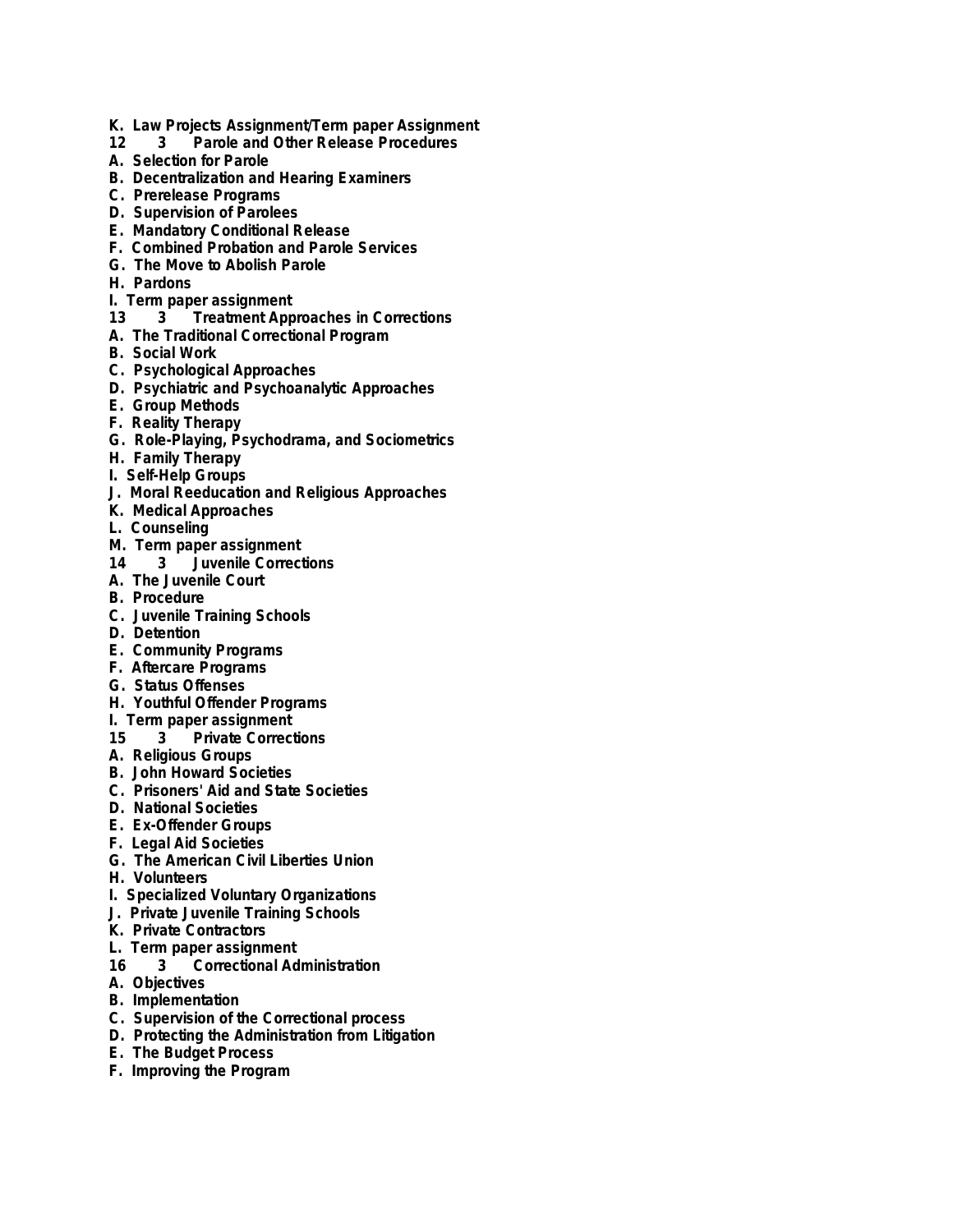**G. Changing Programs**

**H. Correctional Employees' Unions**

**I. The Administrative Code**

**J. Sources of Funds**

**K. Interstate Compacts**

**L. Public Relations**

**M. Judicial case assignment**

**17 3 The Future of Corrections**

**A. Institutions; Community-Based Corrections;**

**Probation; Parole; Education and Personnel;**

**Research, Computers, and Technology; Evaluation;**

**Accreditation; A Therapeutic System of Criminal**

**18 2 COURSE REVIEW, FINAL EXAM NOTE:**

**This course addresses corrections and the role of institutionalization in the disposition of criminal cases. ASSIGNMENTS:**

**Each week the student will read assigned chapters and complete appropriate assignments to meet the one-to-two lecture out-of-class standard.**

**College Level Critical Thinking Tasks/Assignments:**

**1. Learn vocabulary and study skills by studying a text and supplemental resource materials which are certified as college level.**

**2. Develop skills in writing as a result of the analysis of client case histories.**

**3. Develop a rationale for treatments based upon deductive assessment of client cases.**

**4. Test analytic skills gained by completing essay and objective examinations required time responses.**

**5. Do client case analysis and independent investigation of options to determine effective methods of institutional experiences for the criminal.**

**COURSE OBJECTIVES:**

**Goal 1: The student will understand the concept of the "correctional cycle."**

**Objective a: The student will demonstrate, through discussion, a knowledge of employment positions available in**

**in corrections at the federal, state and local levels**

**which will include both institutional and community positions.**

**Objective b: The student will demonstrate a knowledge of the duties and responsibilities for the positions described in objective a.**

**Objective c: The student will identify the educational, medical and agility qualifications for the employment positions**

**in Objective a.**

**Objective d: The student will state the purpose for the employment interview and demonstrate a knowledge of important points to be used in preparation for an employment**

**evaluation.**

**Objective e: The student will identify five (5) attributes the correctional worker whould possess as stated in the C.P.P.C.A.'s "Personal Qualifications of the**

**Practitioner in the field."**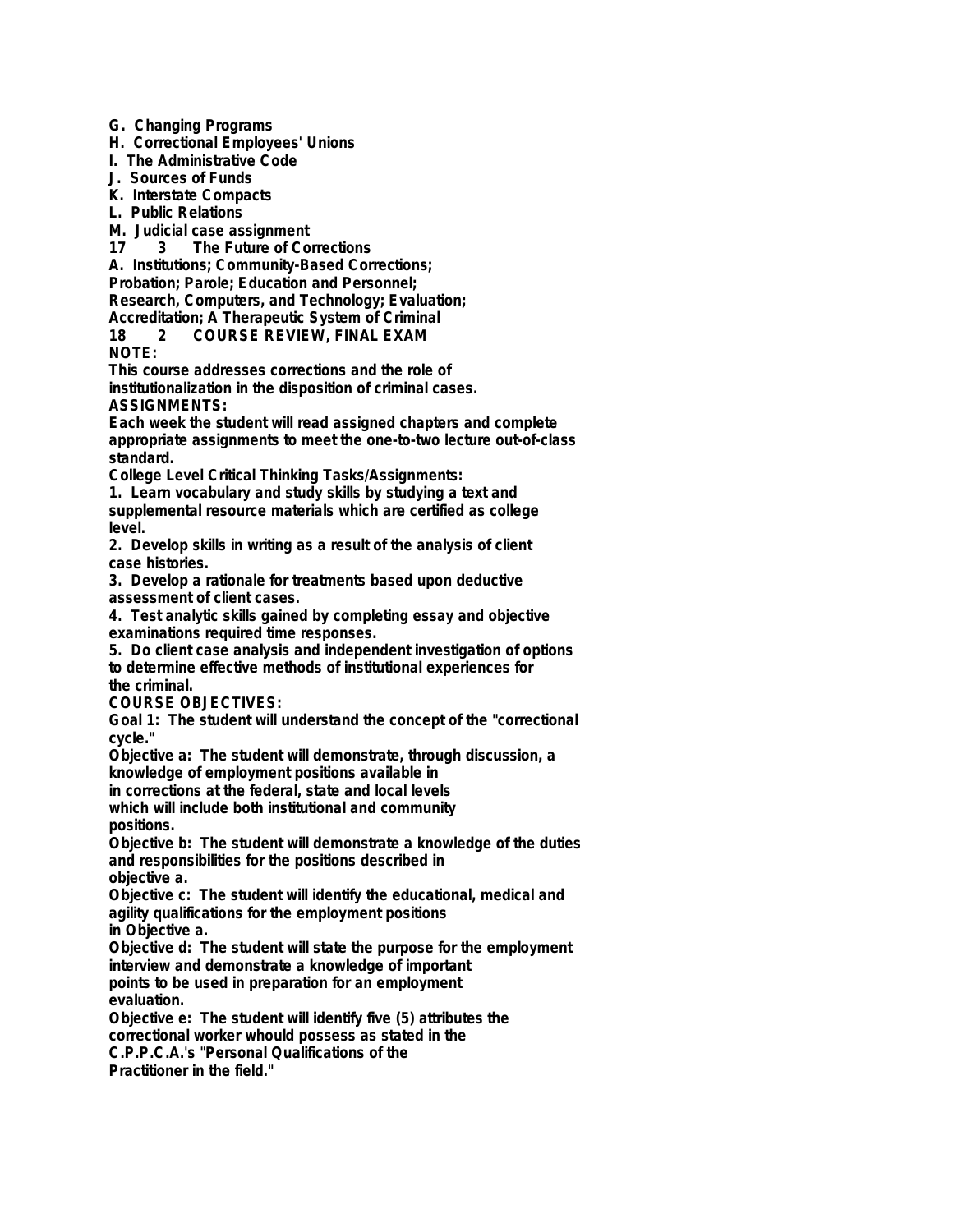**Goal 2: The student will develop an understanding of basic definitions and statistical information relating to corrections.**

**Objective a: The student will recite the California Penal Code definition of a crime.**

**Objective b: The student will identify two (2) major sources of statistical information.**

**Objective c: The student will identify and provide an example of three (3) crime reportability factors.**

**Goal 3: The student will develop a basic understanding regarding the classification of "criminals."**

**Objective a: The student will define or make at least two (2)**

**major points regarding the two (2) schools of**

**criminology and "criminal" classification discussed in class.**

**Objective b: The student will be able to demonstrate, through discussion, a knowledge of offender registration**

**sections and the rationale for these sections.**

**Objective c: In class, through discussion, the student will**

**demonstrate a knowledge of narcotic terminology,**

**treatment programs and anti-narcotic testing along**

**with the rationale for such programs.**

**Goal 4: The student will acquire a basic understanding of law enforcement.**

**Objective a: In class, the student will discuss duties and**

**responsibilities of law enforcement and demonstrate**

**knowledge of the need for law enforcement and corrections cooperation.**

**Objective b: The student, in class, will demonstrate a knowledge of classification considerations and booking-intake policies for adult and juvenile local detention**

**facilities.**

**Objective c: The student will display a knowledge of the importance of cooperation between "custody" and "field" personnel.**

**Goal 6: The student will acquire an understanding of the court**

**system. Objective a: In class the student will demonstrate, through discussion, a superficial knowledge of the adult court**

**components from complaint to final deposition.**

**Goal 7: The student will gain a basic understanding of a probation Department.**

**Objective a: The student will identify the various divisions and institutions within the Kern County Probation**

**Department.**

**Objective b: The student will trace a brief history of probation from beginning to present.**

**Objective c: The student will identify several conditions of probation and know the rationale for such conditions.**

**Objective d: The student will define probation as a sentence, organization and process.**

**Goal 8: The student will gain a fundamental knowledge of state institutions.**

**Objective a: The student will relate the purpose of a reception center.**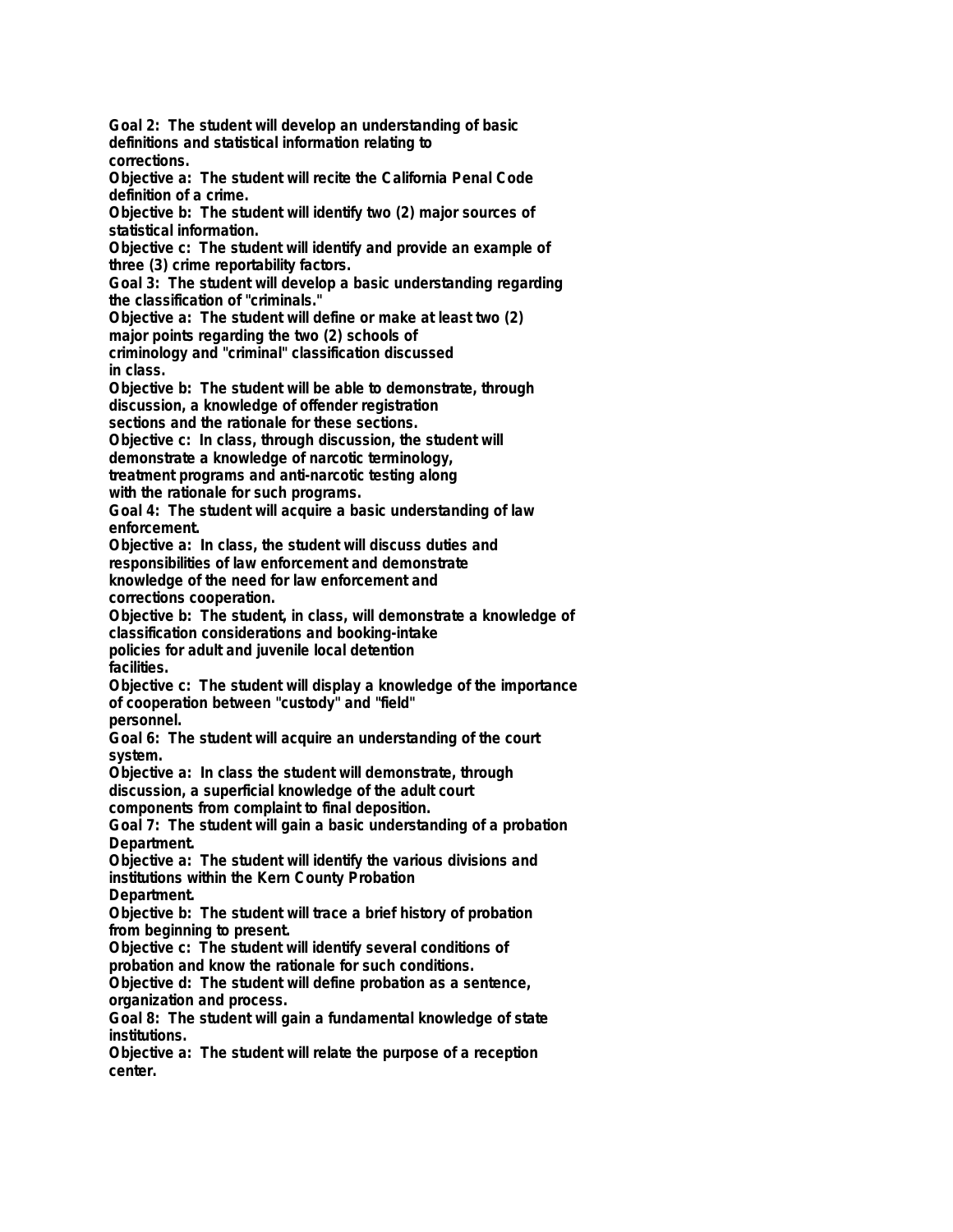**Objective b: The student will identify basic custody levels.**

**Objective c: The student will identify various inmate programs i.e. academic, vocational, social education.**

**Objective d: The student will identify the purpose of a pre-release program.**

**Goal 9: The student will gain a fundamental knowledge of a parole department or division.**

**Objective a: The student, through discussion in class, will demonstrate his/her knowledge of the development of parole including its purpose(s).**

**Objective b: In class, the student will demonstrate his/her knowledge of the organization of a "typical" probation division.**

**Objective c: The student will identify qualifications and duties of "parole boards."**

**Objective d: The student will identify the scope of ^uPenal Code^s Section 3056.**

**Objective e: The student will identify purposes and conditions of parole.**

## **METHODS OF INSTRUCTION:**

**Lecture, video, guest speakers, class tours, filmstrips, slides, audio tapes and possible community placement. Instruction in concepts and techniques, worksheets and handouts, review and discussion of prior assignments, discussion of current assignments, practice exercises, student oral reports, note taking, workbook completion, research reports and periodical literature report.**

**REPRESENTATIVE TEXTBOOKS: Required text: Fox, Vernon ^uCorrectional Administration^s, Prentice-Hall, current edition. Reading Level: Determined to be 13th grade by J. Hansell OTHER MATERIALS REQUIRED TO BE PURCHASED BY THE STUDENT: none**

**SUPPLEMENTAL DATA: Basic Skills: N Classification: I Noncredit Category: Y Cooperative Education: Program Status: 1 Program Applicable Special Class Status: N CAN: CAN Sequence: CSU Crosswalk Course Department: AJ CSU Crosswalk Course Number: 170 Prior to College Level: Y Non Credit Enhanced Funding: N Funding Agency Code: Y In-Service: Y Occupational Course: B Maximum Hours: Minimum Hours: Course Control Number: CCC000122289 Sports/Physical Education Course: N**